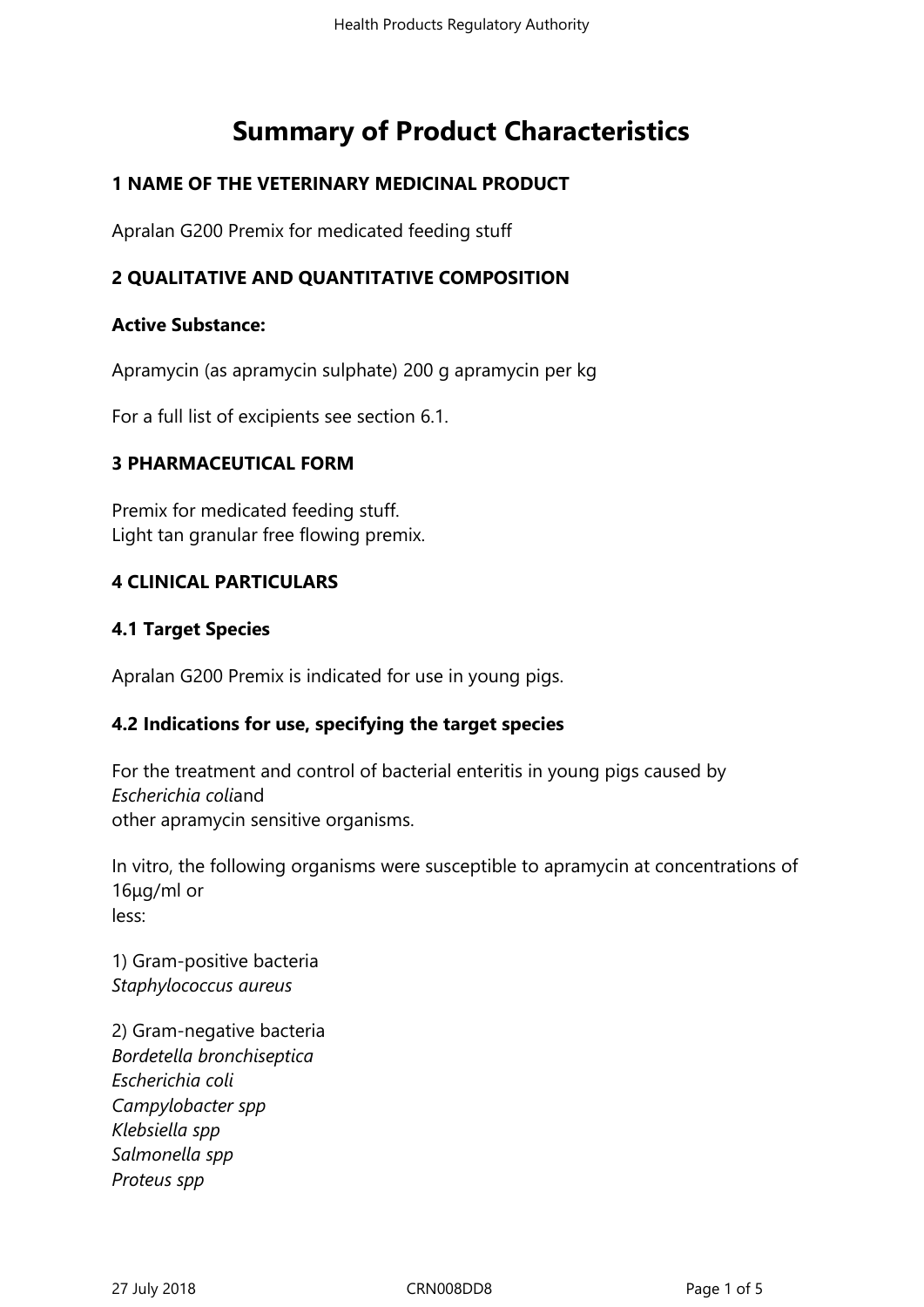*Pseudomonas aeruginosa Shigella sonnei*

3) Mycoplasma

*Mycoplasma hyopneumoniae* 

# **4.3 Contraindications**

Do not use in cases of known hypersensitivity to apramycin. Do not use in cats.

## **4.4 Special warnings for each target species**

None.

## **4.5 Special precautions for use**

#### **Special precautions for use in animals**

Official, national and regional antimicrobial policies should be taken into account when the product is used.

# **Special precautions to be taken by the person administering the veterinary medicinal**

## **product to animals**

Avoid inhaling the powder while preparing the medicated feed.

Avoid contact with skin and eyes. In the event of skin contact, wash thoroughly with soap and water. In the event of accidental eye contact, wash the affected eye with fresh running water and seek medical attention if irritation persists. Wash hands after use.

## **4.6 Adverse reactions (frequency and seriousness)**

None known.

## **4.7 Use during pregnancy, lactation or lay**

Apralan G200 Premix is not intended for use in pregnant or lactating animals. However,

laboratory studies in the rat and rabbit have not produced any evidence of a teratogenic effect.

## **4.8 Interaction with other medicinal products and other forms of interactions**

None observed.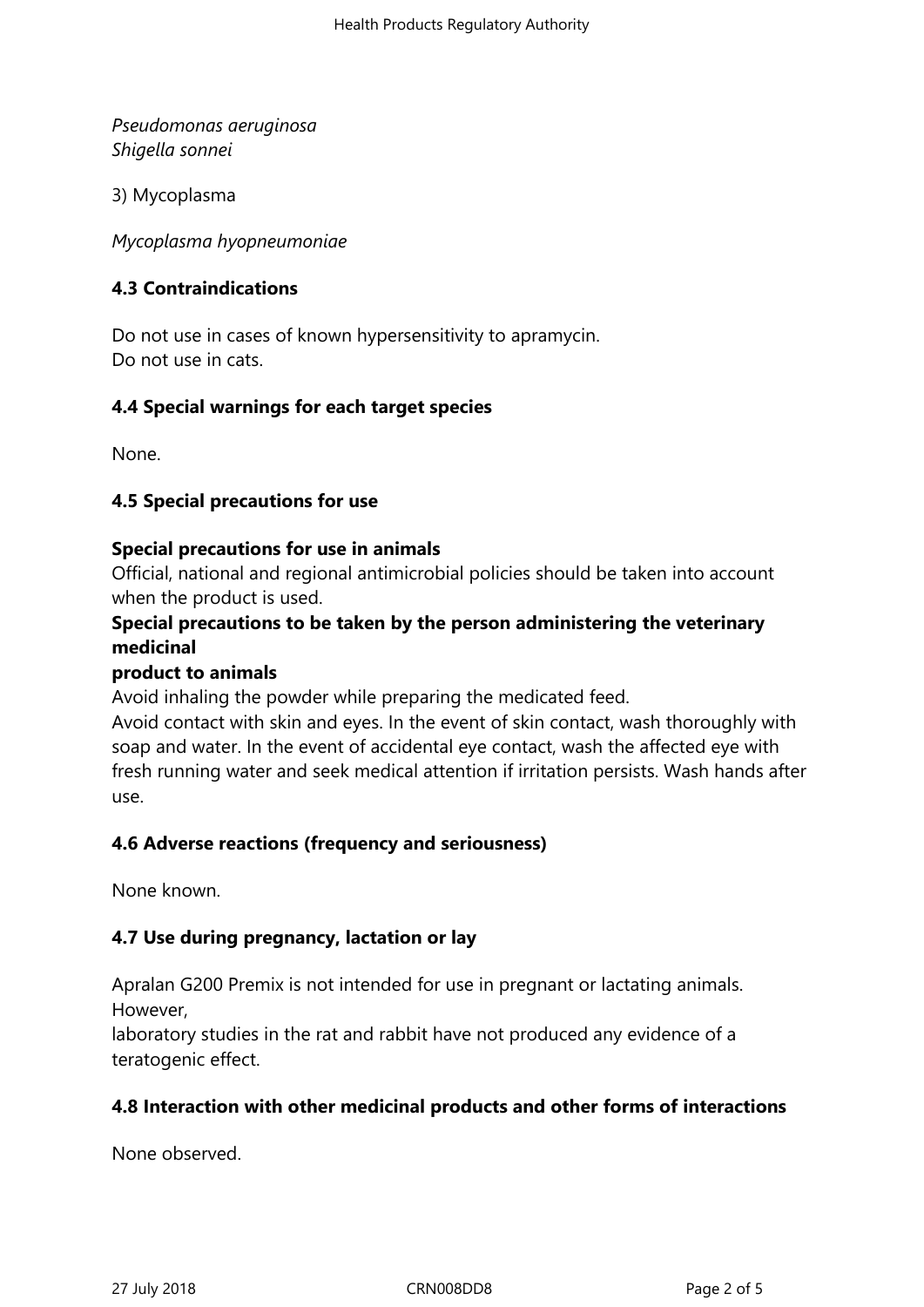## **4.9 Amounts to be administered and administration route**

For oral administration only.

The dose is 4-8 mg kg bodyweight. To achieve this, thoroughly mix 0.5 kg of Apralan G200 Premix in one tonne of finished feed to provide 100 ppm apramycin activity. It is recommended to first thoroughly mix 1 part of product to 20 parts of feed (e.g. 0.5 kg of Apralan G200 Premix to 10 kg feed) before incorporation into the finished feed. The product can be incorporated into the pelleted feed preconditioned with steam for up to 15 minutes at a temperature of not greater than 75˚C.

The intake of medicated feed depends on the clinical condition of the animals. In order to obtain the correct dosage, the concentration of Apralan G200 has to be adjusted accordingly.

Feed as the only ration for a maximum of 28 days or as directed by the veterinary surgeon.

For incorporation into dry feed at a registered mill. A manufacturer who is approved to incorporate directly at any concentration, veterinary medicinal products or premixes containing such products must be responsible for mixing when incorporation is less than 2 kg per tonne of final feed.

# **4.10 Overdose (symptoms, emergency procedures, antidotes), if necessary**

Groups of five male and five female four-week old pigs received apramycin ad libitum in the feed at up to 550 ppm for 28 days. No reaction was detected.

# **4.11 Withdrawal period(s)**

Meat and offal: 14 days

# **5 PHARMACOLOGICAL or IMMUNOLOGICAL PROPERTIES**

Pharmacotherapeutic group: Intestinal anti-infectives ATCvet code: QA07AA92

## **5.1 Pharmacodynamic properties**

Apramycin is a broad-spectrum aminocyclitol antibiotic produced by a strain of *Streptomyces tenebrarius.*Apramycin is bactericidal at minimum inhibitory concentrations.

Apramycin is effective against both Gram-negative and Gram-positive bacteria and some strains of mycoplasma at concentrations of 16μg/ml or less. It is effective against most field strains of*Escherichiacoli*and salmonellae.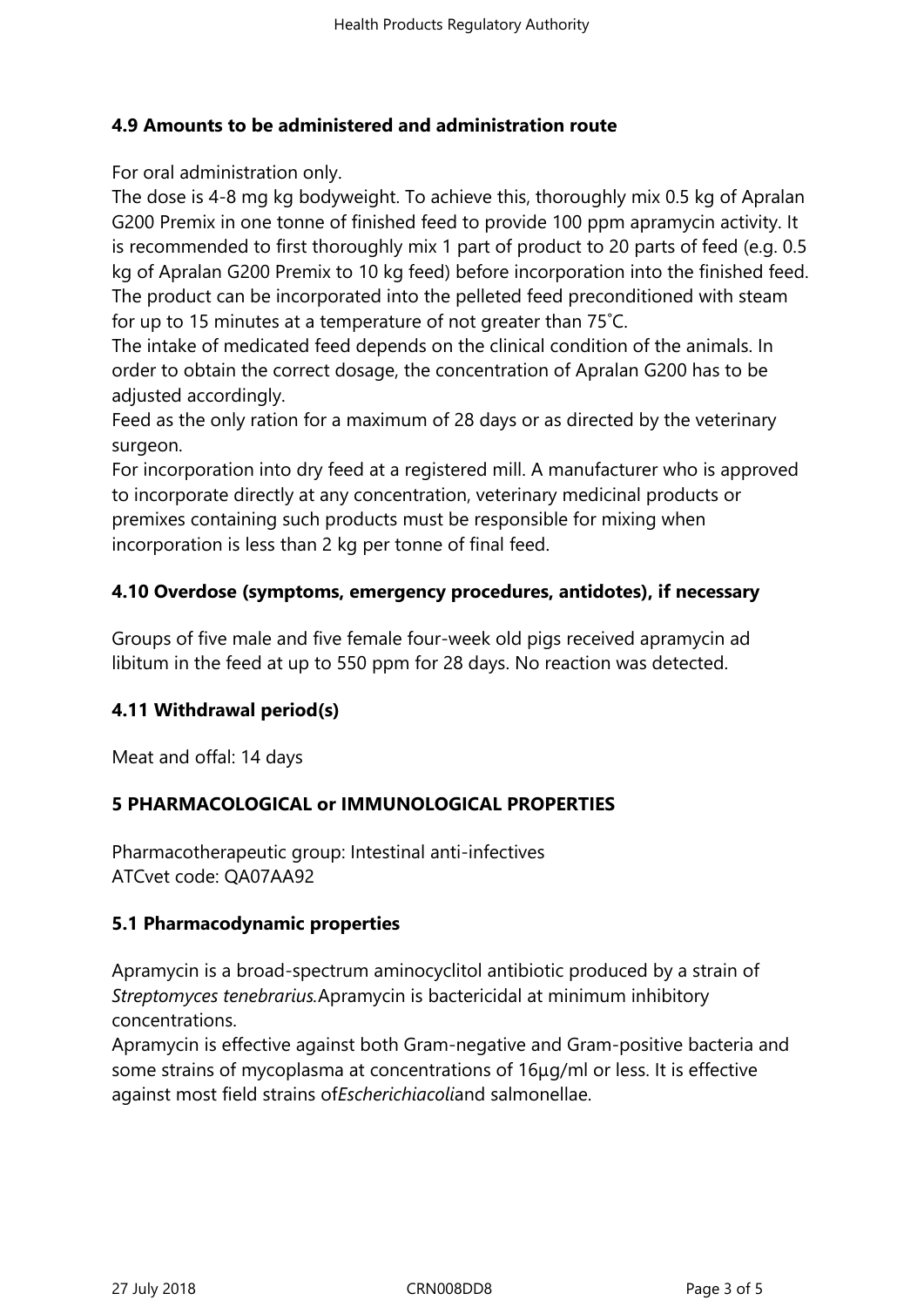# **5.2 Pharmacokinetic particulars**

The oral administration of apramycin is intended for antimicrobial activity within the gut; apramycin is poorly absorbed, particularly in older animals.

Absorption: Pigs. Nine mg of apramycin/kg bodyweight administered orally is well absorbed in 2 - day old pigs, slightly absorbed in 4 week old pigs and not absorbed in 8 - week old pigs.

Distribution, Biotransformation and Excretion: Pigs. Very little metabolism of apramycin takes place in the animal. Dosing 10 kg pigs with  $14$  C apramycin resulted in approximately 83% being recovered from the faeces, and 4% from the urine, as  $^{14}C$ apramycin.

# **6 PHARMACEUTICAL PARTICULARS**

# **6.1 List of excipients**

Pregelatinised Starch Solvent extracted soybean feed special

# **6.2 Major incompatibilities**

None known.

# **6.3 Shelf-life**

The shelf-life of the veterinary medicinal product as packaged for sale: 24 months. Shelf life after incorporation into meal or pelleted feed: 3 months.

# **6.4 Special precautions for storage**

Multiwalled paper bags: Do not store above 25˚C. Store in a dry place. Flexible laminate bag: Store in a dry place.

# **6.5 Nature and composition of immediate packaging**

Apralan G200 is presented in: i) 5 kg and 25 kg polythene lined multiwalled paper bags or ii) 5 kg and 25 kg flexible laminate bags with aluminium foil layer.

Not all pack sizes may be marketed.